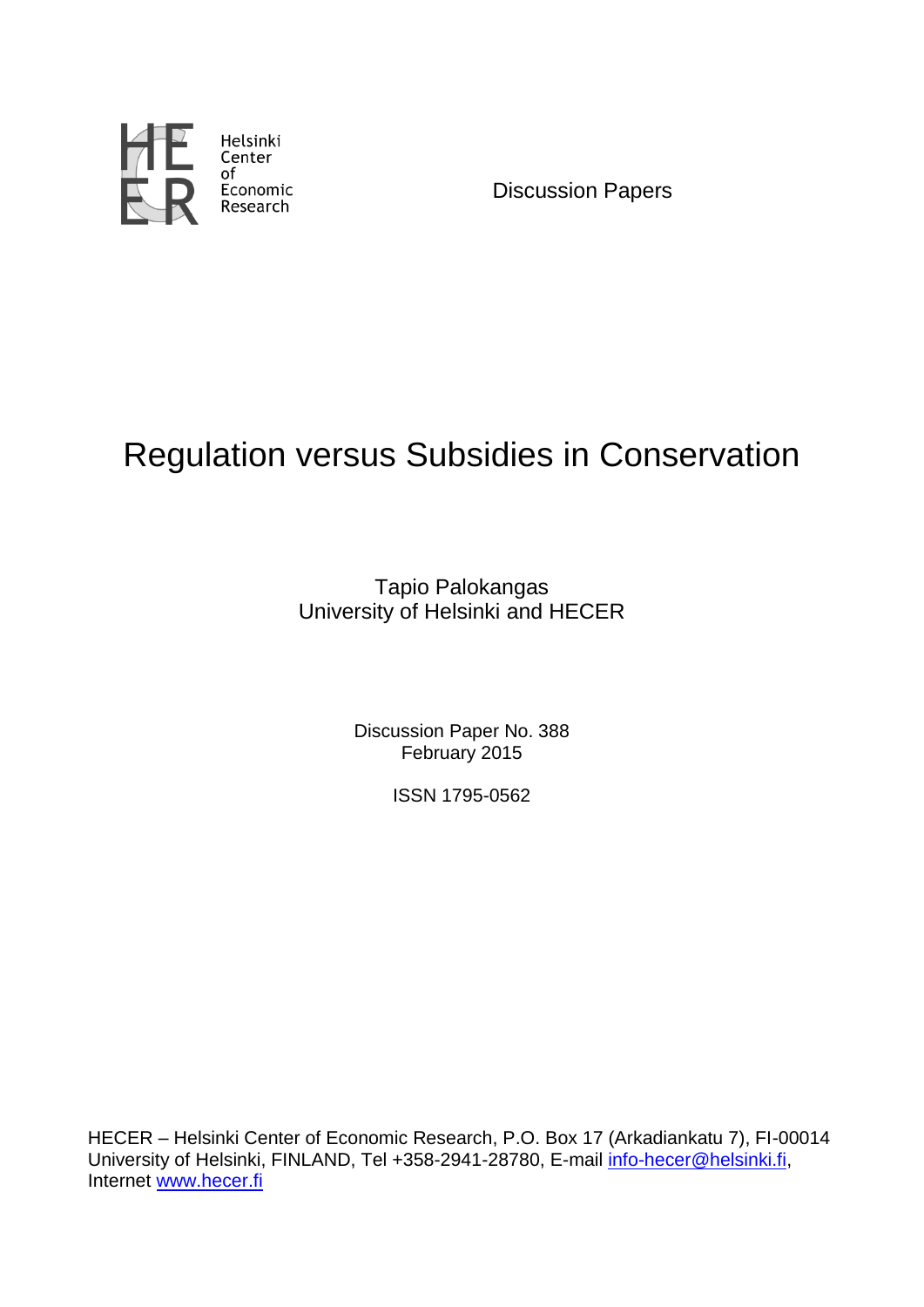**HECER Discussion Paper No. 388**

# Regulation versus Subsidies in Conservation

#### Abstract

This article considers the case where a number of countries produce goods from labor, government input and natural resources. Because conservation of natural resources anywhere yields utility in all countries and there is no benevolent international government, the coordination of conservation must be delegated to a regulator that may have its own interests. This article examines what is the efficient package of tools for that regulator. It is shown that if the minimum standards for conservation are used, then conservation subsidies are welfare decreasing, involving excessive conservation. This suggests that e.g. in the EU project called NATURA 2000, it is not appropriate to provide ''co-financing'' for sites.

#### **JEL Classification:** H23, F15, Q24

**Keywords:** ecological habitats, regulation, conservation subsidies, lobbying, biodiversity

Tapio Palokangas

Department of Political and Economic Studies University of Helsinki P.O. Box 17 (Arkadiankatu 7) FI-00014 University of Helsinki FINLAND

e-mail: tapio.palokangas@helsinki.fi

\*The author thanks IIASA (Laxenburg, Austria) for hospitality in Summer 2014 when the final version of this paper was for the most part written.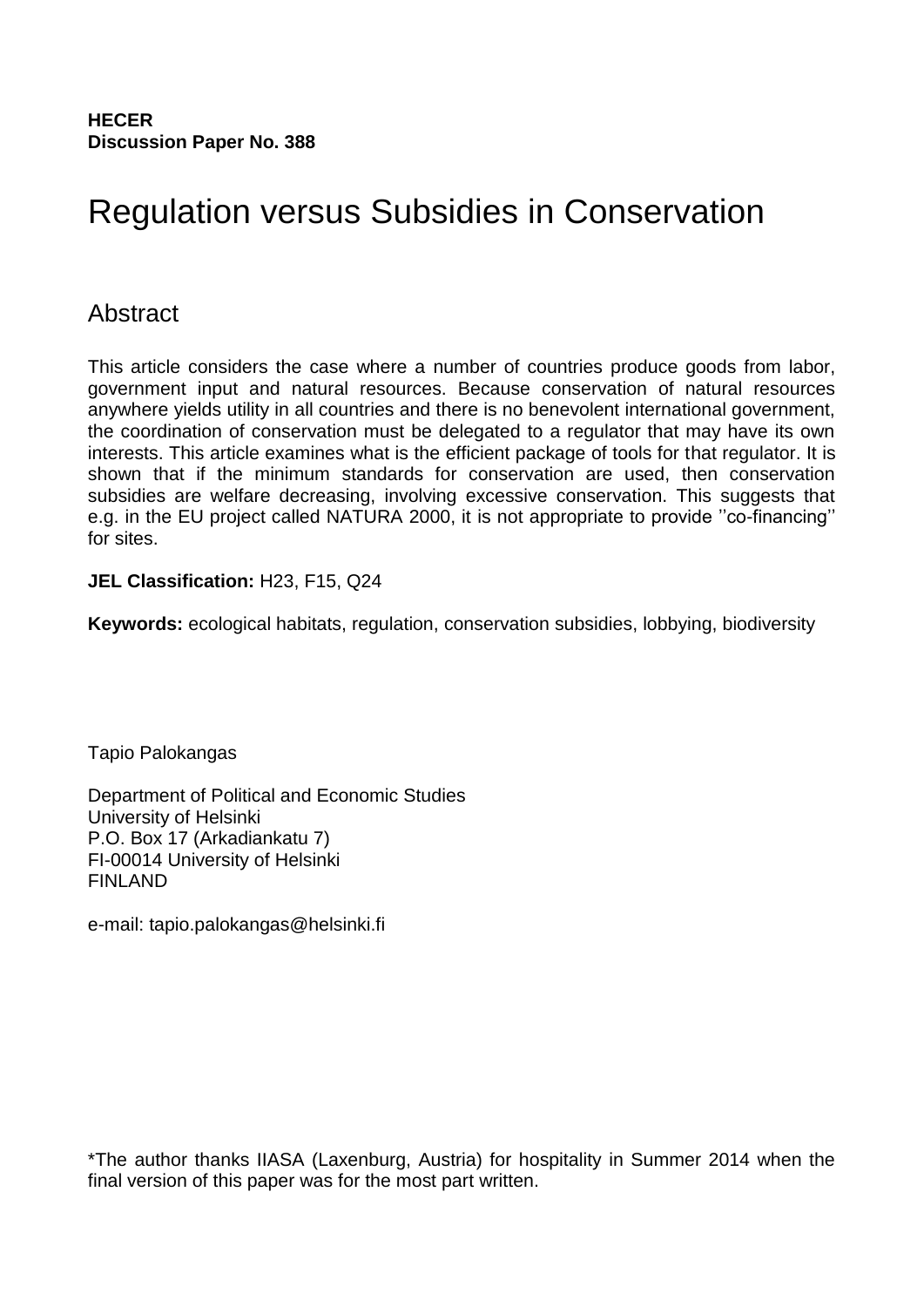#### 1 Introduction

This article considers the case where conservation in any country is a worldwide externality (e.g. through biodiversity). Because there is no benevolent international government, conservation management must be delegated to a potentially self-interested regulator. A key question then is how many policy tools are required or efficient in that management and what to do if there are alternative tools. Tinbergen (1952) tells that there must be at least one policy tool for each and every policy target. He also notes that additional ("supplementary" or "complimentary") tools are often required to control side-effects or otherwise bolster a "primary" tool. Are regulatory standards sufficient, or should subsidies as well be used in conservation?

This article is motivated by the following experience. The European Commission (EC) manages biodiversity by the Habitats Directive  $92/43/EEC$  on the conservation of natural habitats and of wild fauna and flora. That directive established the Natura 2000 network of protected sites. It provides for the inclusion of protected areas under the Birds Directive (Art. 3, Directive 92/43/EEC) and Community co-financing for sites which are of importance for the Community (Art. 8, Directive 92/43/EEC). What is the role of regulatory standards and co-financing in biodiversity management in that case?

MacArthur and Wilson (1967) show that the total variety of species in a habitat is an increasing function of the area of that habitat. Swanson (1994), Barbier and Schulz (1997) and Endres and Radke (1999) consider the optimal area of a habitat when the variety of species yields utility, comparing the benefits of maintaining the habitat with those of using land in production. Barrett (1994), Swanson (1996), Sarr et al. (2008), Gatti et al. (2011) examine biodiversity management in an economy where some countries (called the "South") are highly endowed with biodiversity, while the others (called the "North") are the primary location of the research and development industries relying upon these resources. In this article, I assume that all countries are endowed with resources that can contribute an international public good (e.g. biodiversity). Winands et al. (2013) examine the possibility for cooperative biodiversity agreements when the economy consists of heterogeneous countries. In constrast, I consider the political economy solution where countries lobby the self-interested regulator that performs conservation management.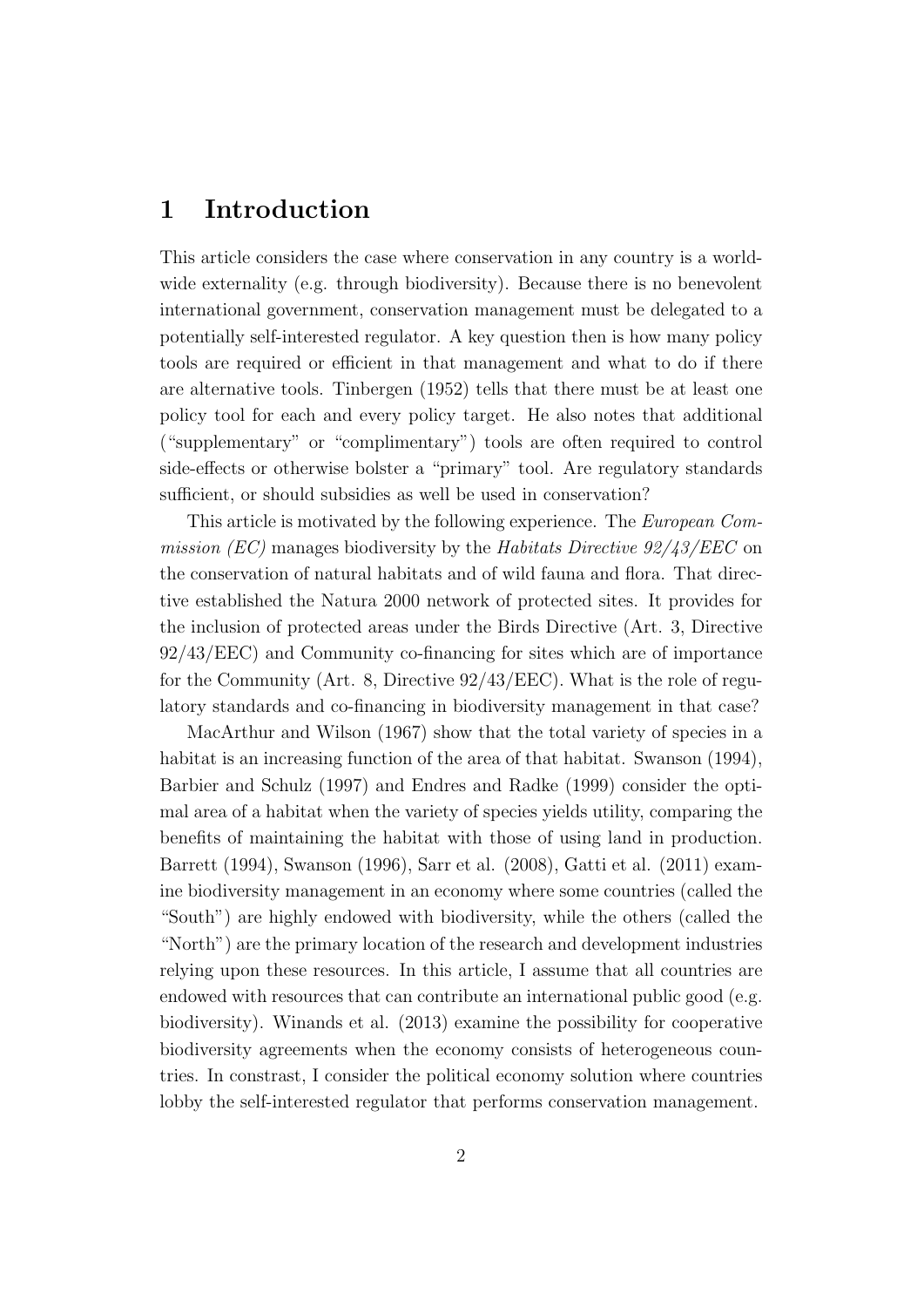Lobbying can be modeled either by the *all-pay auction model*, in which the lobbyist making the greater effort wins with certainty, or by the menuauction model, in which the lobbyists announce their bids contingent on the politician's actions. In the all-pay auction model, lobbying expenditures are incurred by all the lobbyists before the regulator takes an action.<sup>1</sup> In the menu-auction model, it is not possible for a lobbyist to spend money and effort on lobbying without getting what he has lobbied for. Because this article examines the case where the regulator's decision variables (e.g. regulatory constraints, subsidies) are continuous and the interest groups (e.g. countries) obtain marginal improvements in their position by lobbying, the menu-auction model is a proper basis for the study.

Palokangas (2013) examines biodiversity management in the case where identical countries produce the same good and perform R&D. He shows that if the subsidies are financed by a distorting consumption tax, then the introduction of subsidies harms welfare. In contrast in this document, I examine a more relevant case where the countries are heterogeneous, but simplify the analysis by replacing R&D by government input to production as an alternative source of employment. To focus on the heterogeneity of the countries, I assume that taxation is non-distorting.

This article is organized as follows. Section 2 specifies the structure of the model. Section 3 considers the behavior of the firms, countries and households. Section 4 constructs the Pareto optimum as a point of reference. Section 5 present the self-interested regulator. The political economy of regulation without subsdies is examined in section 6 and that with subsidies in section 7. The results are summarized in section 8.

#### 2 The economy

In the economy, there is a large number ("continuum") of countries within the limit [0, 1]. Because conservation in any country yields common externality, there is a self-interested regulator that manages conservation. To obtain an equilibrium with lobbying, I assume that if country  $i \in [0,1]$  doesn't not involve in conservation management, then it pays a penalty  $\xi_i > 0$  to the

<sup>1</sup>For instance, in Johal and Ulph (2002), local interest groups lobby to increase the probability of getting their favorite type of government elected.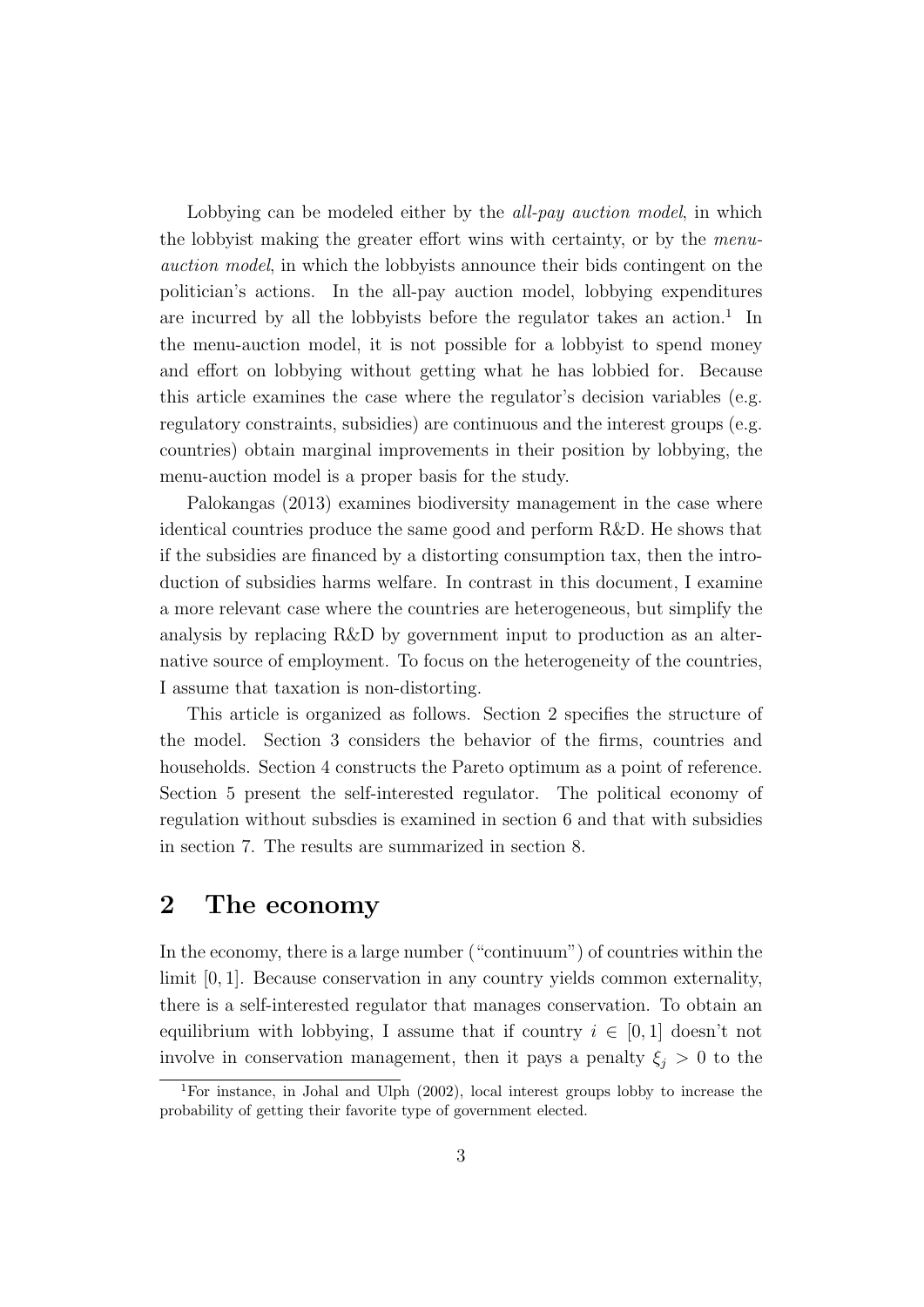other countries. All countries  $i \in [0,1]$  supply the same good, which is chosen as the numeraire in the model, derive utility from consumption and conservation, and lobby the regulator by their political contributions. In this setup, I examine what is the efficient package of tools for the regulator.

Country i allocates its given labor  $L_i$  between production  $l_i$  and public services  $z_i$  and its given natural resources  $N_i$  between production  $n_i$  and conservation  $b_i$ <sup>2</sup>

$$
L_i = l_i + z_i, \quad N_i = n_i + b_i.
$$
 (1)

There are two stages of production. First, the local government of each country  $i \in [0, 1]$  produces public services  $z_i$  from labor according to constant returns to scale and finances this by local taxes. Second, local firms produce their output  $y_i$  from labor  $l_i$ , natural resources  $n_i$  and public services  $z_i$ according to the thrice differentiable and strictly concave function

$$
y_i = f^i(l_i, n_i, z_i), \quad f^i_l > 0, \quad f^i_n > 0, \quad f^i_z > 0, \quad f^i_{ll} < 0, \quad f^i_{nn} < 0, \quad (2)
$$

where the subscripts l, n or z denote partial derivatives of  $f^i$  with respect to l, n or z, correspondingly.<sup>3</sup>

The political economy of environmental policy is expressed as an extensive form game with the following stages:  $(I)$  The lobbies influence the regulator, relating their prospective political contributions to the latter's decisions. (II) The regulator decides its policy and collects political contributions. (III) The countries conserve habitats and produce public services.  $(IV)$  The firms produce the good. This game is solved in reverse order: stages  $(IV)$  and  $(III)$  in section 3 and stages  $(II)$  and  $(I)$  in 6 and 7.

<sup>&</sup>lt;sup>2</sup>I assume that the quantity of natural resources in country *i*,  $N_i$ , is a scalar. With some complication, the model can be generalized for the case where  $N_i$  is a vector of many habitats in country  $i \in [0, 1]$ , but this does not qualitatively contribute to the analysis.

<sup>&</sup>lt;sup>3</sup>It is is necessary to introduce some other source of employment than private production to observe the difference of regulatory standards and subsidies in conservation management. Palokangas (2013) uses R&D for that purpose, but this complicates his model so much that he can consider only the case of identical countries. In this document, I use the demand for labor in government services for the same purpose.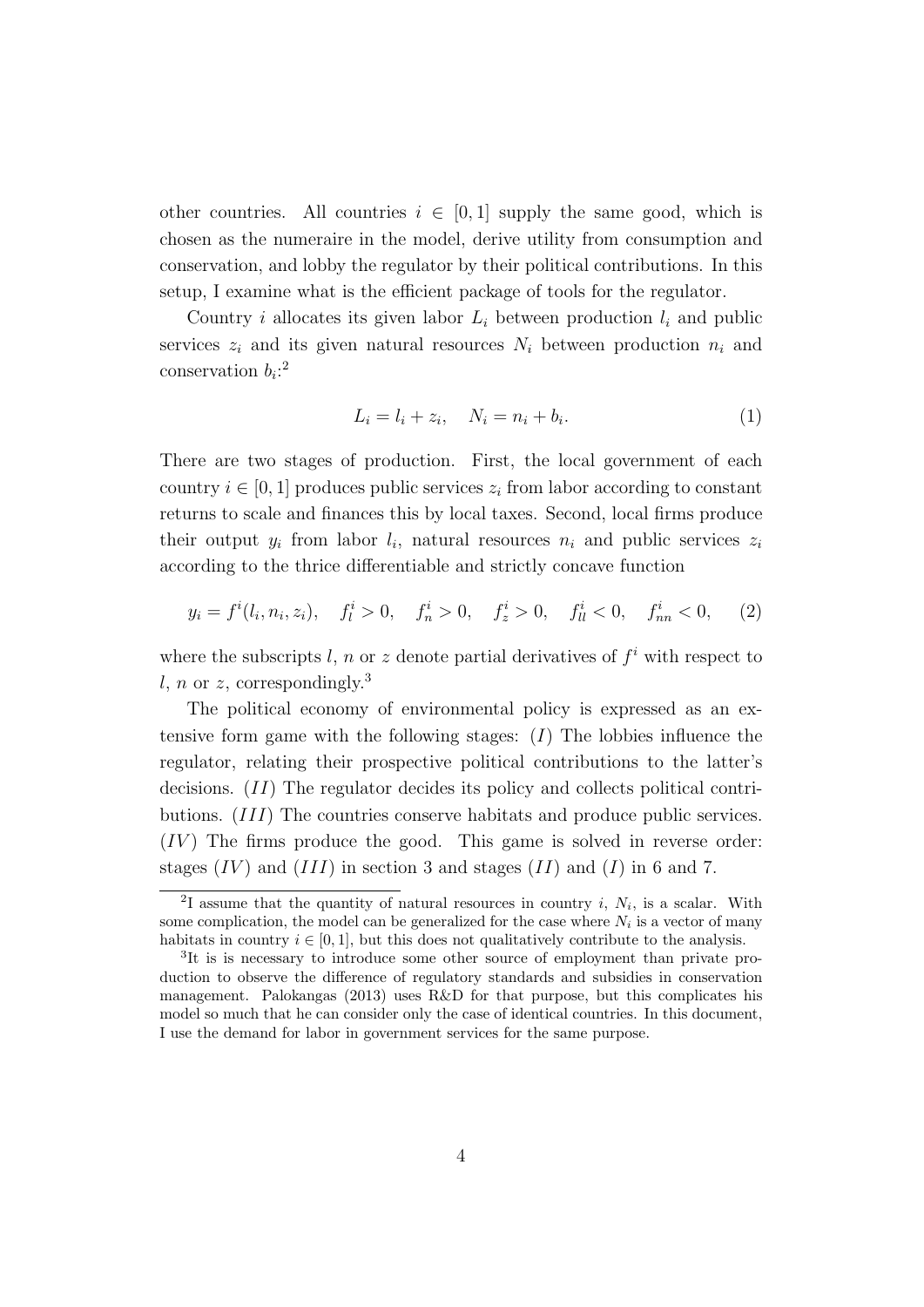#### 3 Firms, countries and households

The regulator has the following country-specific tools. First, it determines the minimum amount  $m_i$  of natural resources (called hereafter the *regulatory* standard) that must be devoted to conservation:

$$
b_i \ge m_i \text{ with } m_i \in [0, N_i] \text{ for } i \in [0, 1]. \tag{3}
$$

Second, it can provide "co-financing" for protected sites (cf. Art. 8, Directive  $92/43/EEC$ ). This is modeled as an *ad valorem* subsidy  $s_i$  to natural resources being used for conservation over and above the regulatory standard,  $b_i - m_i$ <sup>4</sup>. To finance these subsidies, the regulator is allowed to collect a uniform tax  $t$ from all countries. To keep that tax non-distorting, let it be the poll tax,

$$
t_k = tL_k \text{ for } k \in [0, 1],\tag{4}
$$

where  $L_k$  is the given labor supply in country k.

Firms use natural resources  $n_i$  up to the level at which the rent  $r_i$  for these is equal to the marginal product of these,  $r_i = f_n^i(l_i, n_i, z_i)$  [cf. (2)]. The subsidy base in country i,  $V^i$ , is then equal to the rent  $r_i$  times conserved resources over the regulatory standard,  $b_i - m_i$ , in that country. Noting (1) and (2), that base can be defined as follows:

$$
V^{i}(z_{i}, b_{i}, m_{i}) \doteq r_{i}(b_{i} - m_{i}) = (b_{i} - m_{i})f_{n}^{i}(l_{i}, n_{i}, z_{i})
$$
  

$$
= (b_{i} - m_{i})f_{n}^{i}(L_{i} - z_{i}, N_{i} - b_{i}, z_{i}), \quad V_{m}^{i} \doteq \frac{\partial V^{i}}{\partial m_{i}} = -f_{n}^{i} < 0,
$$
  

$$
V_{z}^{i} \doteq \frac{\partial V^{i}}{\partial z_{i}} = (b_{i} - m_{i})(f_{nz}^{i} - f_{ln}^{i}), \quad V_{b}^{i} \doteq \frac{\partial V^{i}}{\partial b_{i}} = f_{n}^{i} - (b_{i} - m_{i})f_{nn}^{i} > 0.
$$
 (5)

Because each country  $i \in [0,1]$  pays political contributions  $R_i$  to the regulator, the latter receives total contributions

$$
R \doteq \int_0^1 R_i di. \tag{6}
$$

Noting  $(1)$ ,  $(2)$  and  $(5)$ , one obtains the revenue in country *i*:

$$
\pi_i(z_i, b_i, m_i, s_i, t_i + R_i) \doteq y_i + s_i r_i (b_i - m_i) - t_i - R_i
$$
  
=  $f^i (L_i - z_i, N_i - b_i, z_i) + s_i V^i (z_i, b_i, m_i) - t_i - R_i, \quad \frac{\partial \pi_i}{\partial m_i} = s_i V^i_m,$  (7)

<sup>&</sup>lt;sup>4</sup>I assume that a direct subsidy to the quantity  $b_i$  of a habitat is incentive incompatible. Therefore, the regulator rather bases the subsidy  $s_i$  on the value (5) of that habitat.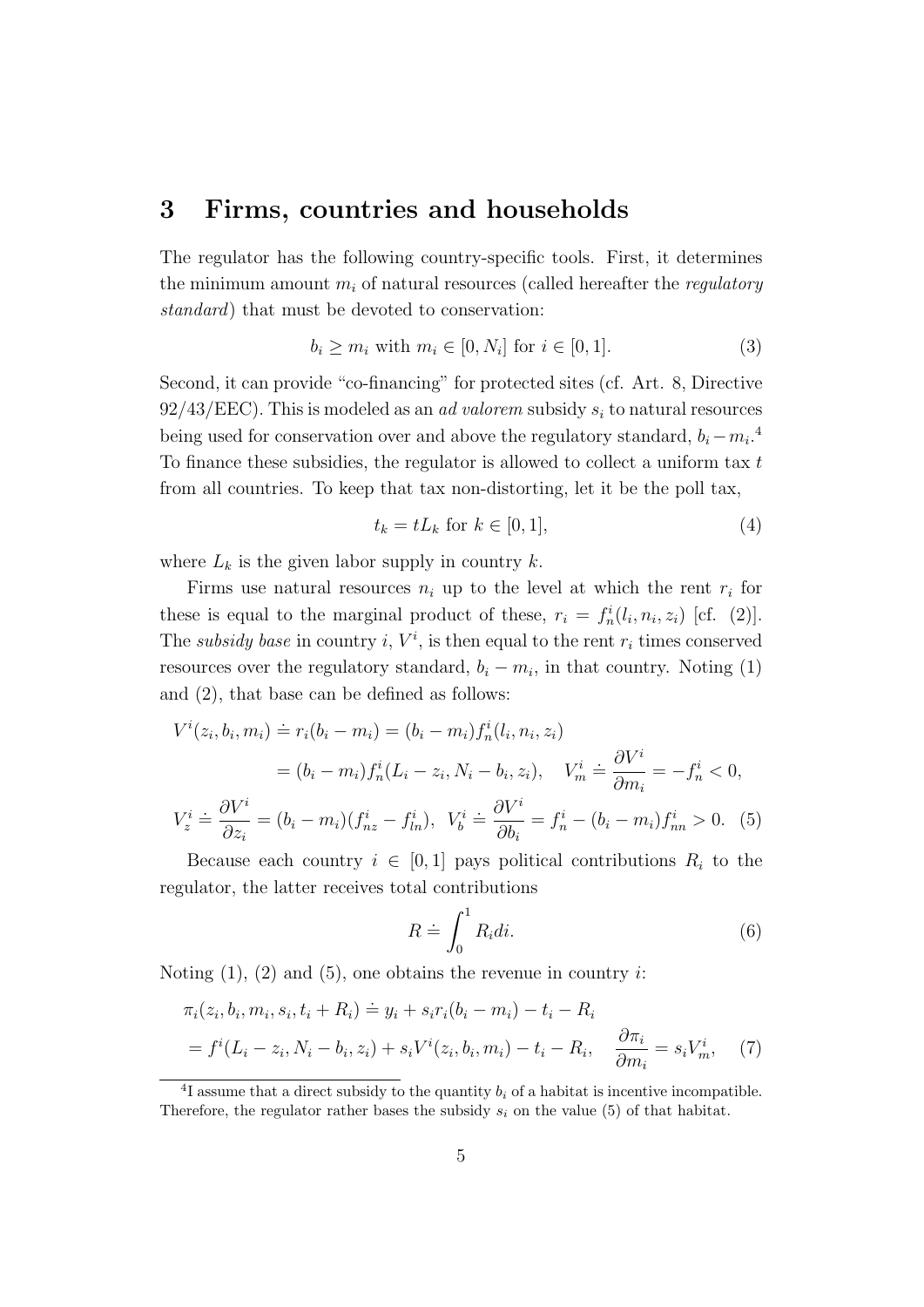where  $y_i$  is output,  $s_i$  the subsidy for the value  $r_i(b_i - m_i)$  of conserved resources  $b_i$  over and above the standard  $m_i$ ,  $t_i$  a tax and  $R_i$  contributions that are paid to the regulator. Country  $i$  determines public services  $z_i$  and controls conserved resources  $b_i$  by local taxes that do not appear in the net revenue (7) of the country.

If country i involves in conservation management, then it maximizes its revenue (7) by public services  $z_i$  and conserved resources  $b_i$  subject to the regulatory constraint (3). This leads to the following equilibrium conditions (cf. Appendix A)

$$
\Pi_i(m_i, s_i, t_i + R_i) \doteq \max_{z_i, b_i \ge m_i} \pi_i(z_i, b_i, m_i, s_i, t_i + R_i),
$$
\n(8)

$$
\frac{\partial \Pi_i}{\partial (t_i + R_i)} = \frac{\partial \pi_i}{\partial (t_i + R_i)} = -1, \quad \frac{\partial \Pi_i}{\partial s_i} = \frac{\partial \pi_i}{\partial s_i} = V^i,
$$
\n(9)

$$
s_i V_z^i(z_i, b_i, m_i) - f_l^i(L_i - z_i, N_i - b_i, z_i) + f_z^i(L_i - z_i, N_i - b_i, z_i) = 0, \quad (10)
$$

$$
s_i V_b^i(z_i, b_i, m_i) - f_n^i (L_i - z_i, N_i - b_i, z_i) \begin{cases} = 0 & \text{for } b_i > m_i, \\ < 0 & \text{for } b_i = m_i, \end{cases}
$$
 (11)

$$
\frac{\partial \Pi_i}{\partial m_i} = s_i \big[ V_m^i(z_i, b_i, m_i) + V_b^i(z_i, b_i, m_i) \big] - f_n^i(L_i - z_i, N_i - b_i, z_i). \tag{12}
$$

Given (2) and (11), the regulatory constraint (3) is binding without a subsidy:

$$
-f_n^i < 0, \quad b_i \big|_{s_i=0} = m_i, \quad \frac{\partial b_i}{\partial m_i} \big|_{s_i=0} = 1. \tag{13}
$$

Because the production function (2) is thrice differentiable, the subsidy base (5) is twice differentiable and the first-order conditions (10) and (11) define diffentiable response functions for country  $i$  (cf. Appendix A):

$$
z_i(m_i, s_i), \quad b_i(m_i, s_i), \quad \left. \frac{\partial b_i}{\partial s_i} \right|_{s_i=0} > 0. \tag{14}
$$

In other words, a small subsidy  $s_i$  to conservation increases resources  $b_i$  devoted to conservation.

If country  $i$  does not involve in conservation management, then it pays the penalty  $\xi_i$ , but does not obtain the subsidy,  $s_i = 0$ , and avoids paying taxes, regulatory standards and political contributions,  $t_i = m_i = R_i = 0$ . In that case, its revenue is the constant  $[cf. (7)]$ 

$$
\underline{\pi}_i = \max_{z_i, b_i \ge 0} f^i(L_i - z_i, N_i - b_i, z_i) - \xi_i = \max_{z_i} f^i(L_i - z_i, N_i, z_i) - \xi_i.
$$
 (15)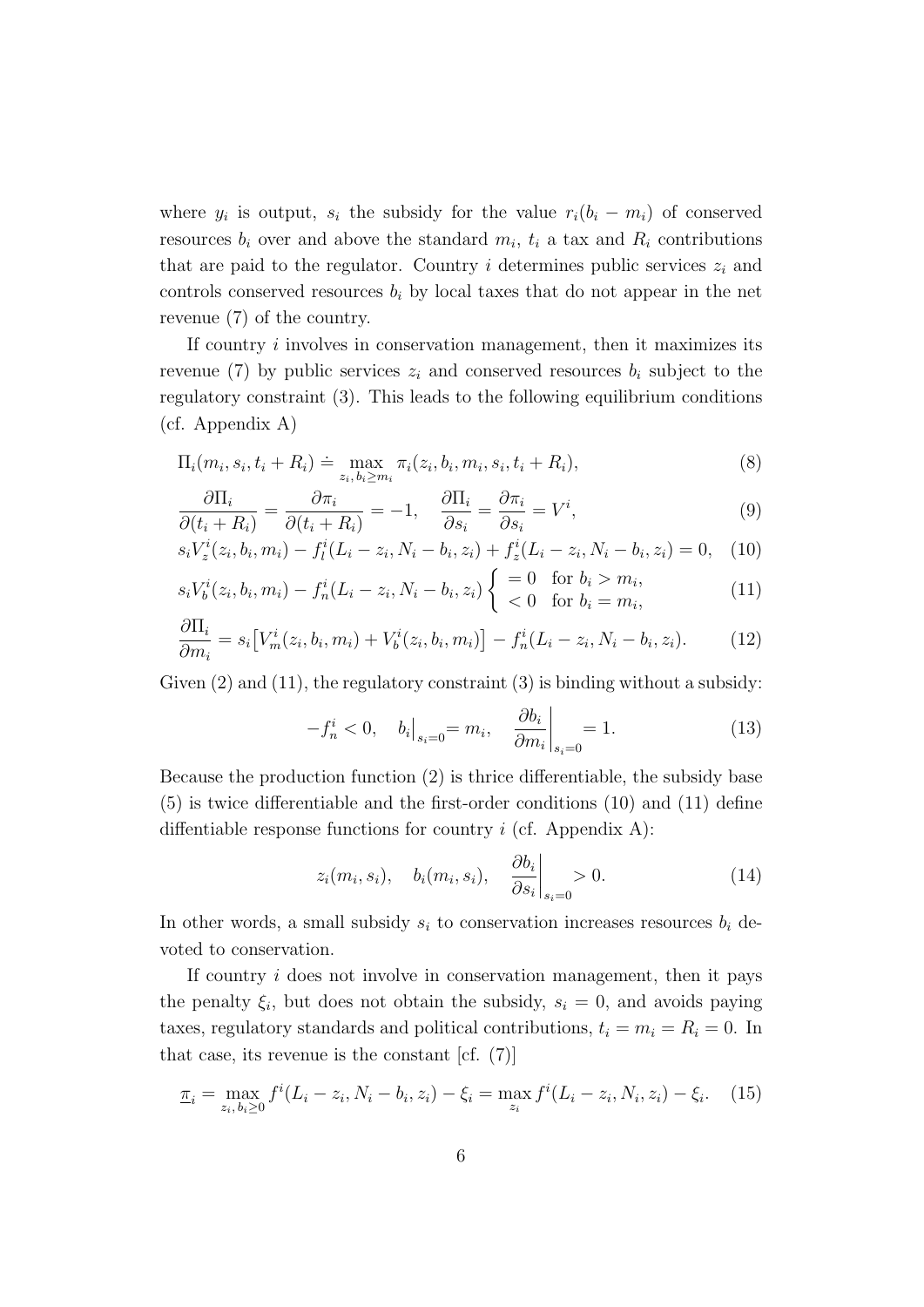Total consumption c is the sum of the outputs  $y_i$  of all countries  $i \in [0,1]$ [cf.  $(1)$  and  $(2)$ ]:

$$
c \doteq \int_0^1 y_i di = \int_0^1 f^i(l_i, n_i, z_i) di = \int_0^1 f^i(L_i - z_i, N_i - b_i, z_i) di. \tag{16}
$$

To avoid distributional considerations, I examine the representative household of the whole economy. This derives utility  $u$  from consumption  $c$  and the conserved natural resources of all countries,  ${b_i} \doteq {b_i | i \in [0,1]}$ , according to the function

$$
u(c, \{b_i\}), \quad \frac{\partial u}{\partial c} > 0, \quad \frac{\partial u}{\partial b_i} > 0 \text{ for } i \in [0, 1], \text{ u strictly concave.}
$$
 (17)

#### 4 Pareto optimum

Given the response functions (14) of the regions  $i \in [0,1]$ , a benevolent regulator can control both conserved resources  $b_i$  and public services  $z_i$  by the regulatory standard  $m_i$  and the subsidy  $s_i$  throughout all countries  $i \in$  $[0, 1]$ . It maximizes the welfare of the representative household,  $(17)$ , by the instruments  $\{b_i\} \doteq \{b_i | i \in [0,1]\}$  and  $\{z_i\} \doteq \{b_i | i \in [0,1]\}$  subject to total consumption (16). This leads to the first-order conditions  $cf. (2)$  and  $(16)$ 

$$
\frac{\partial u}{\partial c}\frac{\partial c}{\partial z_i} = (f_z^i - f_l^i)\frac{\partial u}{\partial c} = 0 \text{ and } \frac{\partial u}{\partial b_i} + \frac{\partial u}{\partial c}\frac{\partial c}{\partial b_i} = \frac{\partial u}{\partial b_i} - f_n^i \frac{\partial u}{\partial c} = 0 \text{ for } i \in [0, 1].
$$

These in turn can be written as the *Pareto optimality conditions*:

$$
f_z^i = f_l^i \quad \text{for } i \in [0, 1], \tag{18}
$$

$$
\frac{\partial u}{\partial b_i} / \frac{\partial u}{\partial c} = f_n^i \text{ for } i \in [0, 1]. \tag{19}
$$

*Efficiency of production*,  $(18)$ , says that the marginal product must be the same for both private labor  $l_i$  and government labor  $z_i$  in every country  $i \in [0, 1]$ . Efficiency of conservation, (19), says that, in each country  $i \in [0, 1]$ , the marginal rate of substitution between consumption and natural resources must be the same in utility and production.

Plugging the condition (18) into the equilibrium conditions (10) of the countries  $i \in [0, 1]$  yields that the subsidies  $s_i$  corresponding to the Pareto optimum are zero for all countries  $i \in [0,1]$ . In other words: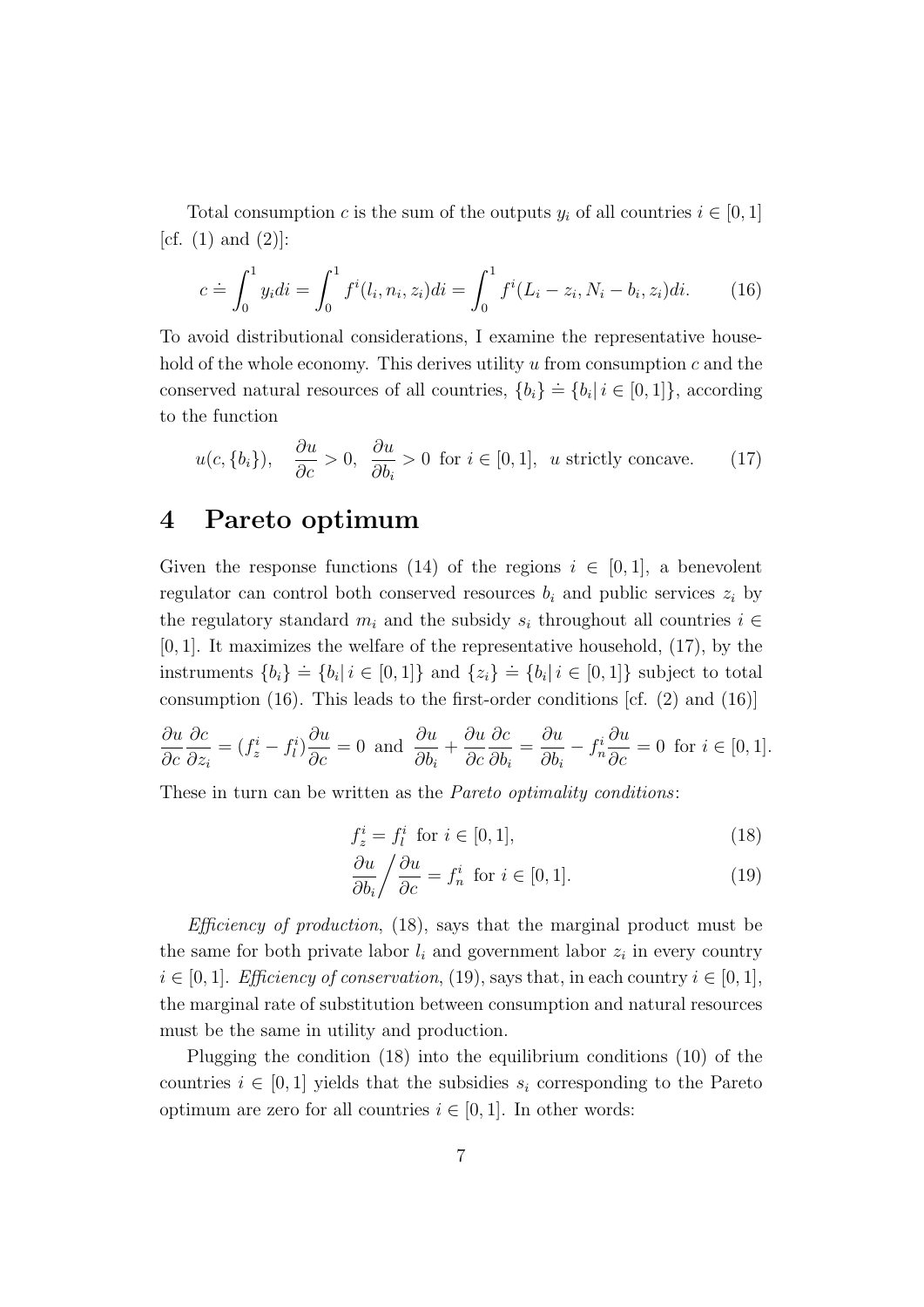**Proposition 1** The benevolent regulator does not introduce subsidies,  $s_i = 0$ *for*  $i \in [0, 1]$ .

#### 5 The self-interested regulator

Given taxation (4), the definition of the opportunity cost, (5), and the response functions (14) of the countries  $i \in [0, 1]$ , the regulator's budget is

$$
t\int_0^1 L_k dk = \int_0^1 s_i r_i b_i di = \int_0^1 s_i V^i(z_i(m_i, s_i), b_i(m_i, s_i)) di,
$$
 (20)

where  $t \int_0^1 L_k dk$  is total tax revenue and  $\int_0^1 s_i r_i b_i di$  total subsidies. The budget constraint  $(20)$  defines the tax t as a function of the policy variables  ${m_k \atop m_k} = {m_k | k \in [0,1]}$  and  ${s_k \atop m_k} = {s_k | k \in [0,1]}$  as follows:

$$
t(\{m_k\}, \{s_k\}), \quad \frac{\partial t}{\partial m_i}\bigg|_{s_k=0 \,\forall k \in [0,1]} = 0, \quad \frac{\partial t}{\partial s_i}\bigg|_{s_k=0 \,\forall k \in [0,1]} = \frac{V^i}{\int_0^1 L_\kappa d\kappa}.\tag{21}
$$

To avoid distributional considerations that result from the payment of contributions  $R_i$ ,  $i \in [0,1]$ , I assume that all countries  $i \in [0,1]$  and the regulator belong to the representative household.<sup>5</sup> Consumption  $c$  is then equal to the revenues  $\pi_k$  from countries  $k \in [0, 1]$  plus the regulator's revenue *R* [cf.  $(4)$  and  $(8)$ ]:

$$
c = \int_0^1 \pi_k dk + R = \int_0^1 \Pi_k(m_k, s_k, tL_k + R_k) dk + R. \tag{22}
$$

The regulator maximizes household utility (17) by its policy parameters  ${m_i} \equiv {b_i | i \in [0,1]}$  and  ${s_i} \equiv {b_i | i \in [0,1]}$  subject to the tax function (21) and consumption (22), given the contributions  $R_i$  of the regions  $i \in [0, 1]$  as functions of the policy parameters. The remainder of this article considers two cases: regulation without and with subsidies.

<sup>&</sup>lt;sup>5</sup>The assumption of the common representative household implies that the marginal utility of income is the same for the regulator and the countries. The alternative is the model of Dixit et al. (1997), in which the regulator's utility  $W(u, R)$  is an increasing function of both the household's utility  $u$  and total political contributions  $R$ . With that extension, distributional considerations would complicate the analysis, without any qualitative impact on the results that concern the subsidies and regulatory stardards.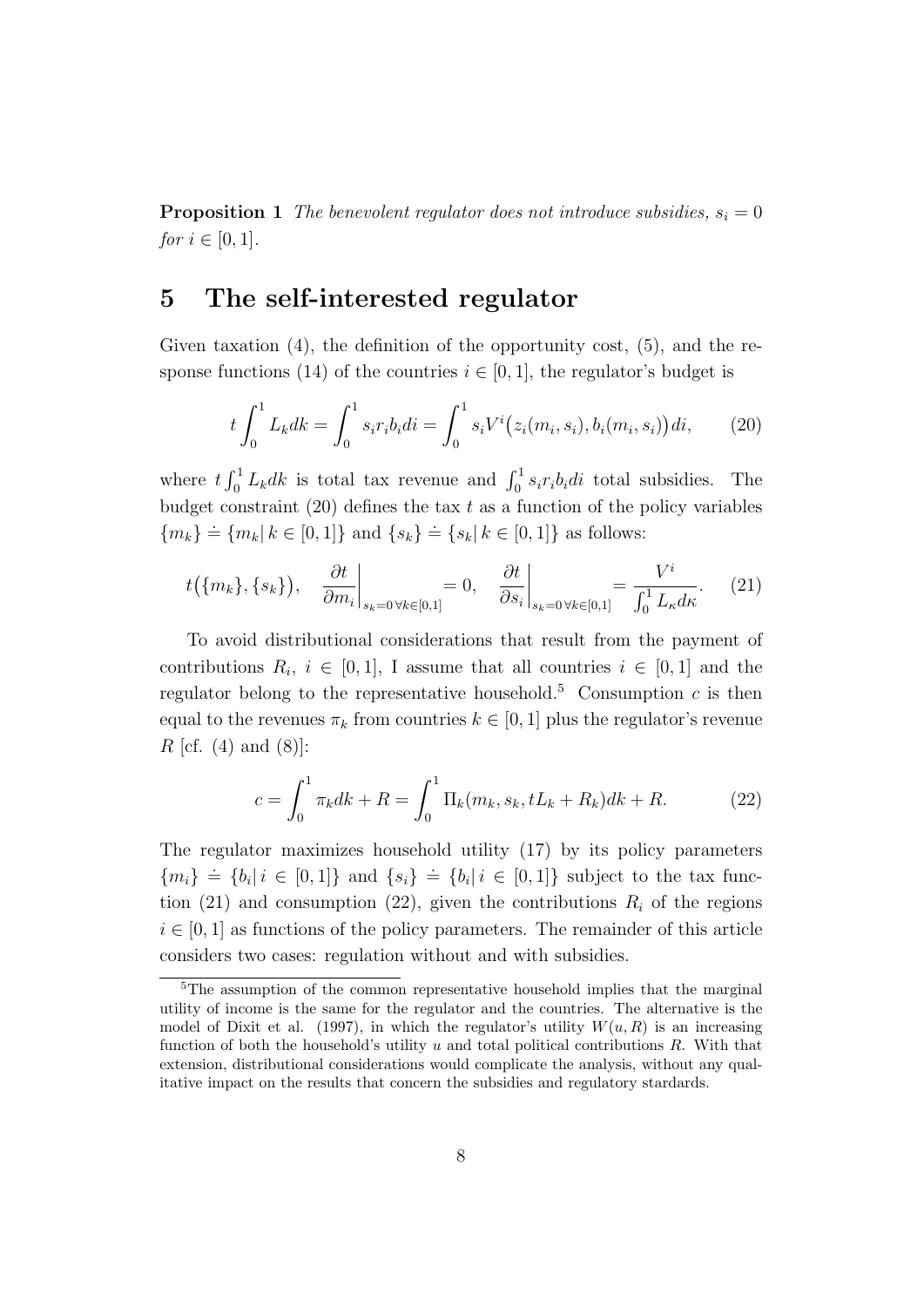#### 6 Regulation without subsidies

Assume that there are no subsidies, and consequently no tax,  $s_i = t = 0$  for  $i \in [0,1]$ , so that the regulatory standards  $\{m_i\} \doteq \{b_i | i \in [0,1]\}$  are the only policy instruments. The revenue of country  $i$ ,  $(8)$ , then becomes [cf.  $(2)$ ,  $(9)$ , (11) and (12)]

$$
\Pi_i(m_i, 0, R_i), \ \frac{\partial \Pi_i}{\partial m_i} = -f_n^i(L_i - z_i, N_i - b_i, z_i), \ \frac{\partial \Pi_i}{\partial R_i} = -1, \ b_i = m_i. \tag{23}
$$

Furthermore, given  $s_i = 0$ , from the equilibrium condition (10) of a region it follows that

$$
f_z^i(L_i - z_i, N_i - b_i, z_i) = f_l^i(L_i - z_i, N_i - b_i, z_i) \text{ for } i \in [0, 1]. \tag{24}
$$

Country *i* maximizes its revenue (23) by its contribution function  $R_i(m_i)$ [cf.  $(iii)$  in Appendix B]:

$$
m_i = \arg\max_{m_i} \Pi_i(m_i, 0, R_i(m_i)).
$$
\n(25)

Given the contribution functions, total contributions (6) become

$$
R = \int_0^1 R_i(m_i)di.
$$
 (26)

The regulator maximizes its utility (17) by its policy  $\{m_i\}$  subject to the utilities of countries,  $(25)$ , and total contributions  $(26)$  [cf.  $(ii)$  in Appendix B]. This condition can be written as follows:

$$
\{m_i\} = \arg\max_{\{m_i\}} u(c, \{m_i\}) \quad \text{with} \quad c = \int_0^1 \Pi_i(m_i, 0, R_i) di + \int_0^1 R_i(m_i) di. \tag{27}
$$

The equilibrium condition of country  $i$ ,  $(25)$ , is equivalent to the firstorder condition

$$
0 = \frac{\partial \Pi_i}{\partial b_i} + \frac{\partial \Pi_i}{\partial R_i} \frac{\partial R_i}{\partial m_i}.
$$

Given  $(23)$ , this can be written also as follows:

$$
\frac{\partial R_i}{\partial m_i} = -\frac{\partial \Pi_i}{\partial m_i} / \frac{\partial \Pi_i}{\partial R_i} = \frac{\partial \Pi_i}{\partial m_i} = -f_n^i.
$$
 (28)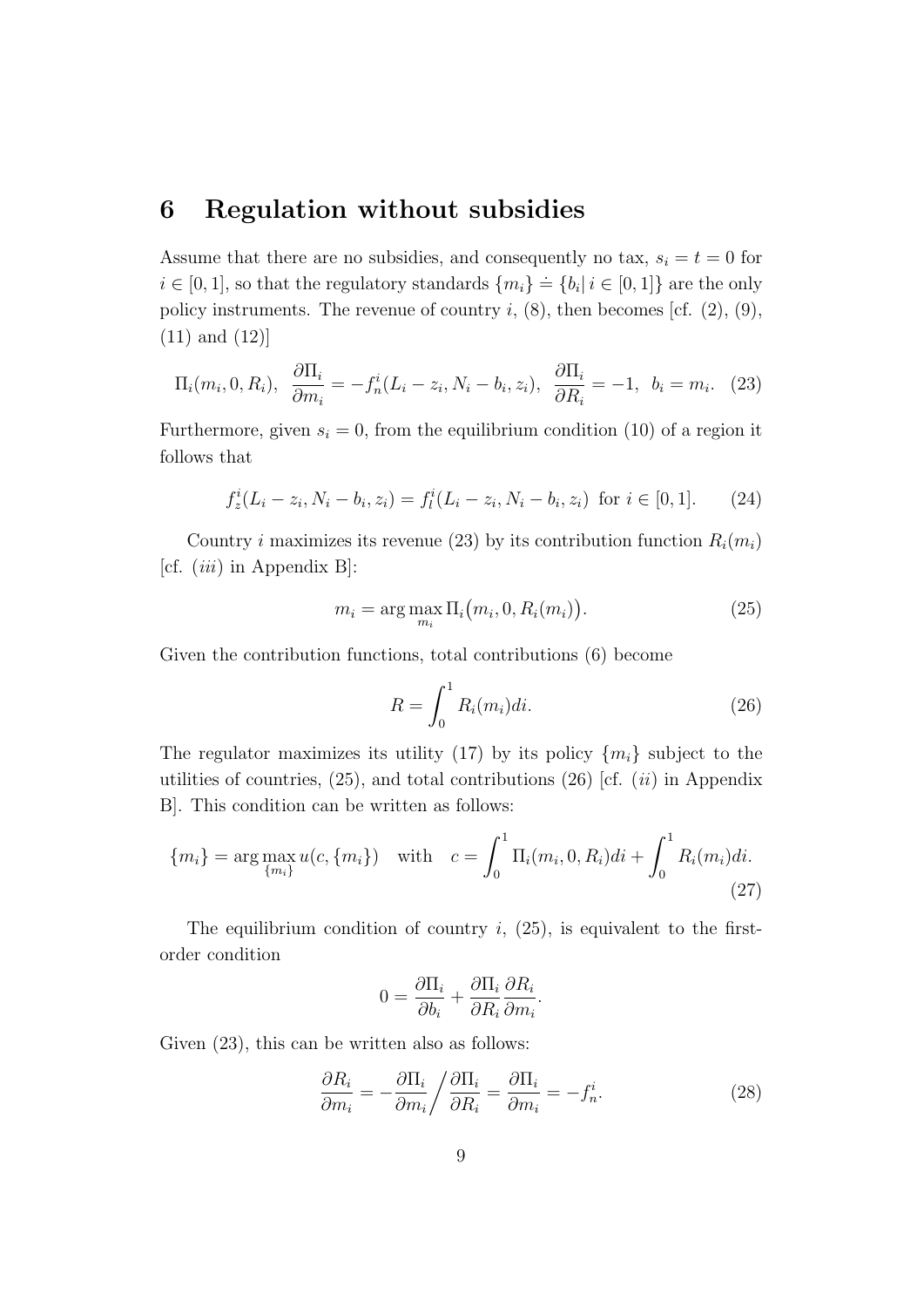Conditions (28) say that in equilibrium the change in the contributions of country *i*,  $R_i$ , due to a change in any instrument  $m_i$  equals the effect of that instrument on the revenue of that country,  $\Pi_i$ . These contribution schedules are locally truthful. This concept can be extended to a globally truthful contribution schedule that represents the preferences of country i at all policy points (cf. Dixit et al. 1997) as follows:

$$
R_i = \max[\Pi_i - \underline{\pi}_i, 0],\tag{29}
$$

where the integration constant  $\underline{\pi}_i$  is the opportunity revenue of country i in case it does not pay contributions,  $R_i = 0$ , but the regulator chooses its best response, given the contribution schedules of other countries  $k \neq i$  [cf. (15)].

Given (28), the regulator's equilibrium conditions (27) are equivalent to the first-order conditions

$$
0 = \frac{\partial u}{\partial m_i} + \frac{\partial u}{\partial c} \frac{\partial R_i}{\partial m_i} = \frac{\partial u}{\partial m_i} - f_n^i \frac{\partial u}{\partial c} \text{ for } i \in [0, 1]. \tag{30}
$$

The conditions (24) and (30) are equivalent to the Pareto optimality conditions (18) and (19). In other words:

Proposition 2 Without subsidies, regulation leads to the Pareto optimum.

#### 7 Regulation with subsidies

Assume that each country  $i$  can credibly commit itself to its contribution function  $R_i(m_i, s_i)$  with any strategy  $(m_i, s_i)$ . Country i maximizes its revenue (8) by its contribution function  $R_i(m_i, s_i)$ , given the tax function (21):

$$
(m_i, s_i) = \arg\max_{m_i, s_i} \Pi_i(m_i, s_i, t(\{m_k\}, \{s_k\})L_i + R_i(m_i, s_i)).
$$
 (31)

These are equivalent to the first-order conditions

$$
0 = \frac{\partial \Pi_i}{\partial m_i} + \frac{\partial \Pi_i}{\partial (t_i + R_i)} \frac{\partial R_i}{\partial m_i}, \quad 0 = \frac{\partial \Pi_i}{\partial s_i} + \frac{\partial \Pi_i}{\partial (t_i + R_i)} \frac{\partial R_i}{\partial s_i}.
$$

Given  $(9)$  and  $(12)$ , these equations can be written also as follows:

$$
\frac{\partial R_i}{\partial m_i} = -\frac{\partial \Pi_i}{\partial m_i} / \frac{\partial \Pi_i}{\partial (t_i + R_i)} = \frac{\partial \Pi_i}{\partial m_i} = s_i (V_m^i + V_b^i) - f_n^i,
$$
  
\n
$$
\frac{\partial R_i}{\partial s_i} = -\frac{\partial \Pi_i}{\partial s_i} / \frac{\partial \Pi_i}{\partial (t_i + R_i)} = \frac{\partial \Pi_i}{\partial s_i} = V^i.
$$
\n(32)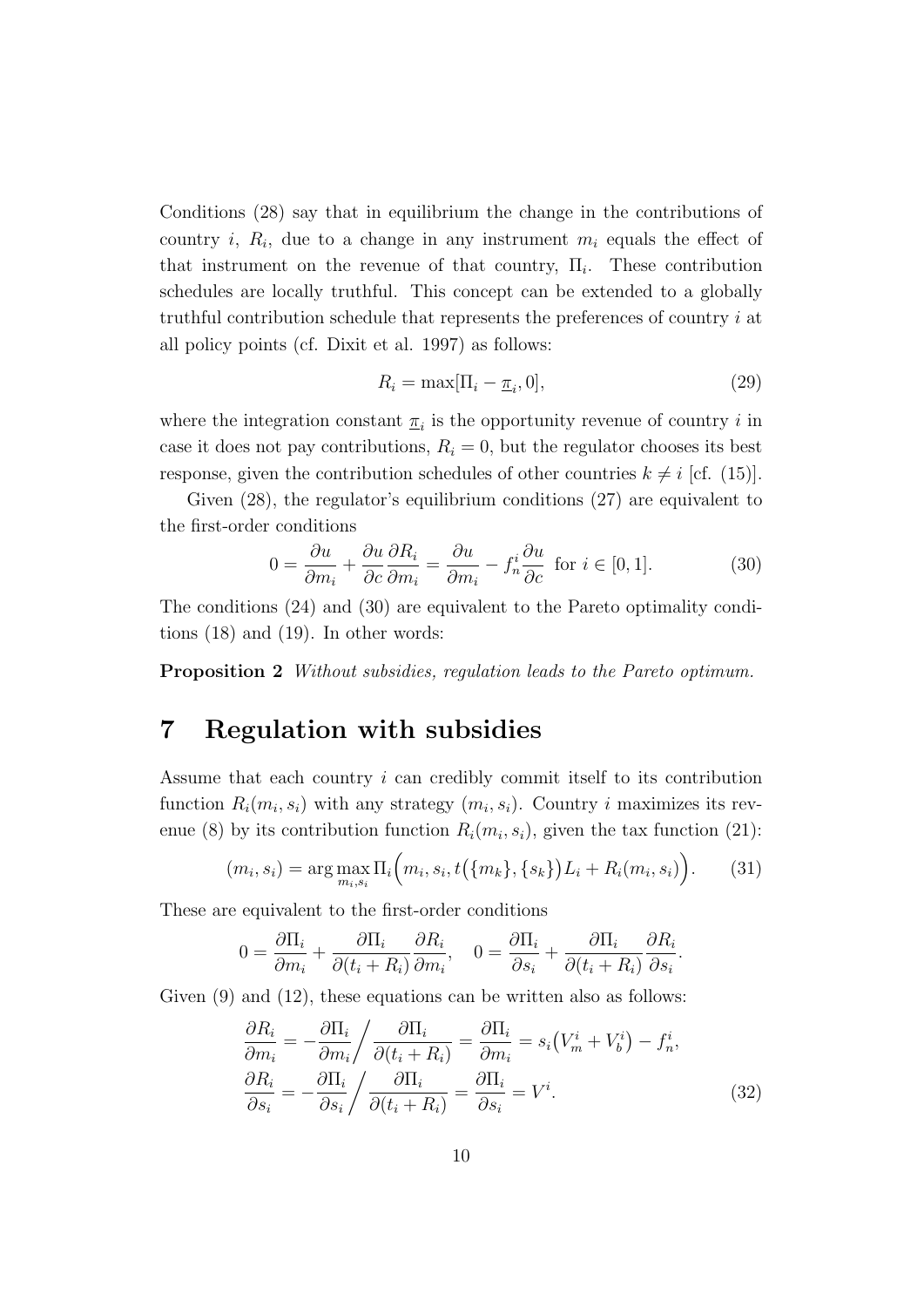Conditions (32) say that in equilibrium the change in the contributions of country *i*,  $R_i$ , due to a change in any instrument  $(m_i \text{ or } s_i)$  is equal to the effect of that instrument on the revenue of that country,  $\Pi_i$ . Thus, the contribution schedules are locally truthful. This concept can be extended to a globally truthful contribution schedule that represents the preferences of country  $i$  at all policy points. Given  $(32)$ , the truthful contribution functions are  $R_i = \max[\Pi_i - \underline{\pi}_i, 0]$ , where the revenue  $\underline{\pi}_i$  of country i with no contributions  $R_i = 0$  is the same (15) as before.

Given the contribution functions, total contributions (6) become

$$
R = \int_0^1 R_i(m_i, s_i)di.
$$
\n(33)

The regulator maximizes its utility (17) by its policy  ${m_k, s_k}$  subject to the contributions it receives, (33), the response functions (14) and the behavior (31) of the countries  $i \in [0,1]$ :

$$
\{m_i, s_i\} = \arg \max_{\{m_i, s_i\}} u(c, \{b_i(m_i, s_i)\}) \text{ with}
$$

$$
c = \int_0^1 \Pi_{\kappa} \left(m_{\kappa}^*, s_{\kappa}^*, t(\{m_k\}, \{s_k\}) L_{\kappa} + R_{\kappa}(m_{\kappa}^*, s_{\kappa}^*)\right) d\kappa + \int_0^1 R_i(m_i, s_i) di,
$$
(34)

where the optimal values  $m_i^*$  and  $s_i^*$  of the maximization (31) must be taken as given. Defining the function  $U(\{m_i, s_i\}) = u(c, \{b_i(m_i, s_i)\})$  and noting  $(9)$ ,  $(32)$  and  $(34)$ , one obtains that

$$
\frac{\partial U}{\partial m_i} = \frac{\partial u}{\partial c} \left\{ \frac{\partial R_i}{\partial m_i} + \left[ \int_0^1 \frac{\partial \Pi_\kappa}{\partial (t_\kappa + R_\kappa)} L_\kappa d\kappa \right] \frac{\partial t}{\partial m_i} \right\} + \frac{\partial u}{\partial b_i} \frac{\partial b_i}{\partial m_i}
$$

$$
= \frac{\partial u}{\partial c} \left[ s_i (V_m^i + V_b^i) - f_n^i - \left( \int_0^1 L_\kappa d\kappa \right) \frac{\partial t}{\partial m_i} \right] + \frac{\partial u}{\partial b_i} \frac{\partial b_i}{\partial m_i} \text{ for } i \in [0, 1],
$$
(35)

$$
\frac{\partial U}{\partial s_i} = \frac{\partial u}{\partial c} \left\{ \frac{\partial R_i}{\partial s_i} + \left[ \int_0^1 \frac{\partial \Pi_\kappa}{\partial (t_\kappa + R_\kappa)} L_\kappa d\kappa \right] \frac{\partial t}{\partial s_i} \right\} + \frac{\partial u}{\partial b_i} \frac{\partial b_i}{\partial s_i}
$$

$$
= \frac{\partial u}{\partial c} \left[ V^i - \left( \int_0^1 L_\kappa d\kappa \right) \frac{\partial t}{\partial s_i} \right] + \frac{\partial u}{\partial b_i} \frac{\partial b_i}{\partial s_i} \text{ for } i \in [0, 1]. \tag{36}
$$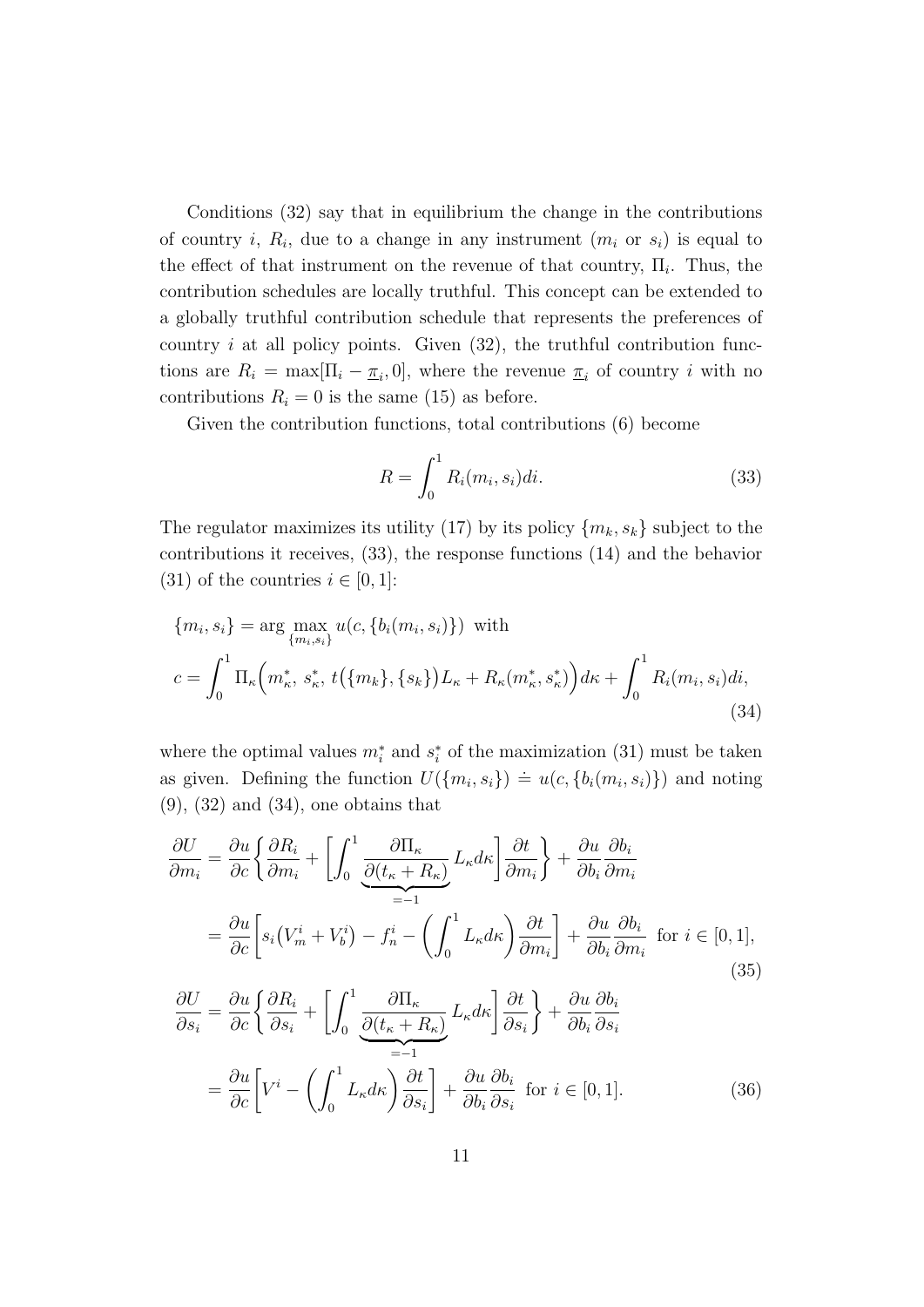Given  $(13)$ ,  $(21)$ ,  $(35)$  and  $(36)$ , it holds true that

$$
\frac{\partial U}{\partial m_i}\Big|_{s_k=0 \,\forall k \in [0,1]} = \frac{\partial u}{\partial c} \Bigg[ -f_n^i - \left( \int_0^1 L_\kappa d\kappa \right) \underbrace{\frac{\partial t}{\partial m_i}\Big|_{s_k=0 \,\forall k \in [0,1]}}_{=0} -f_n^i \frac{\partial u}{\partial c} + \frac{\partial u}{\partial b_i} \text{ for } i \in [0,1],
$$
\n
$$
+ \frac{\partial u}{\partial b_i} \underbrace{\frac{\partial b_i}{\partial m_i}\Big|_{s_i=0}}_{=1} = -f_n^i \frac{\partial u}{\partial c} + \frac{\partial u}{\partial b_i} \text{ for } i \in [0,1],
$$
\n
$$
\frac{\partial U}{\partial s_i}\Big|_{s_k=0 \,\forall k \in [0,1]} = \frac{\partial u}{\partial c} \Bigg[ \underbrace{V^i - \left( \int_0^1 L_\kappa d\kappa \right) \frac{\partial t}{\partial s_i}}_{=0} \Bigg] + \frac{\partial u}{\partial b_i} \frac{\partial b_i}{\partial s_i} = \underbrace{\frac{\partial u}{\partial b_i} \frac{\partial b_i}{\partial s_i}}_{+} > 0.
$$
\n(38)

Given (10) and (37), the Pareto optimality conditions (18) and (19) hold true with zero subsidies,  $s_k = 0$  for  $k \in [0, 1]$ :

$$
\left. \frac{\partial U}{\partial m_i} \right|_{s_k=0 \,\forall k \in [0,1]} = \frac{\partial u}{\partial b_i} - f_n^i = 0, \quad \left( f_z^i - f_l^i \right)_{s_i=0} = 0.
$$

However, the inequality (38) shows that this cannot be the equilibrium: because the possibility to set subsidies improves the regulator's bargaining position, the regulator has incentives to increase the subsidies  $s_i$  of all countries  $i \in [0,1]$  above zero. Noting (14), this promotes conservation,  $\frac{\partial b_i}{\partial s_i} > 0$  in all countries  $i \in [0, 1]$ . The results can be summarized as follows:

Proposition 3 Conservation subsidies are welfare decreasing, leading to excessive conservation.

The international budget for distributing subsidies increases the regulator's bargaining power and political contributions it receives from the countries. Consequently, the regulator introduces subsidies that distort the allocation of labor between the private and government sectors.

### 8 Conclusions

This article considers an economy where the conservation of environmental resources yields utility through conservation. Firms make goods from labor and natural resources, benefiting from public services. The countries produce public services from labor and lobby the regulator that runs conservation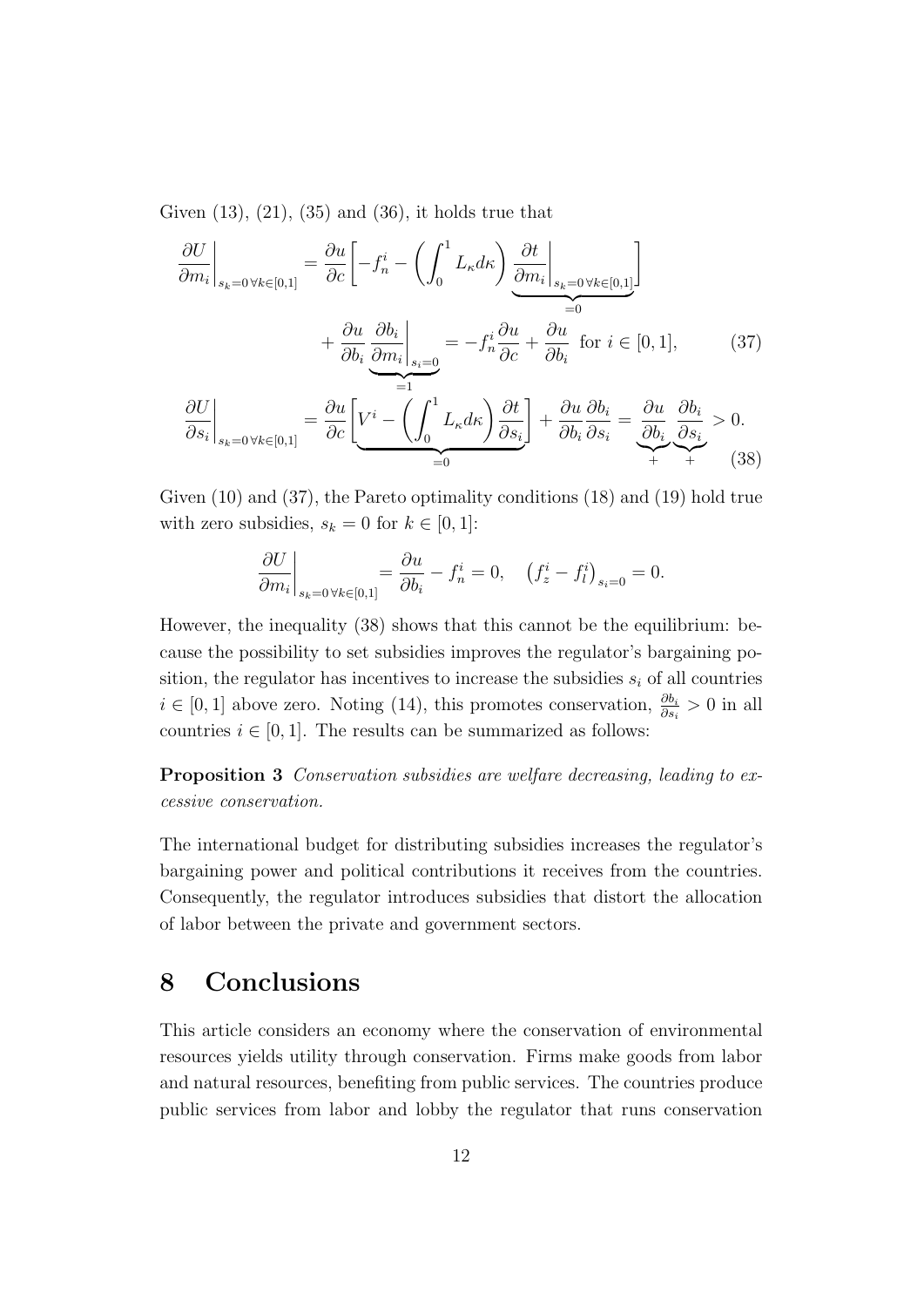management. The policy instruments consists of regulatory standards and the subsidies to conserved resources over and above those standards, with the latter being financed by non-distorting taxes.

The main findings are the following. Lobbying for regulatory standards alone leads to Pareto efficiency. The international budget for distributing subsidies increases the regulator's bargaining power and political contributions it receives from the countries. Consequently, the regulator introduces subsidies, although these distort the allocation of labor between the private and government sectors. These results, however, depend on two realistic assumptions: first, there are public inputs to production in the countries; and second, the regulator has interests of its own. If there were no public services, then all labor would be employed in production and the subsidies could not distort the the allocation of labor. On the other hand, a fully benevolent regulator would not introduce conservation subsidies alongside regulatory standards.

Furthermore, the analysis is based on two simplifying assumptions. The first of these is that there are only non-distorting taxes. Given the result of Palokangas (2013), a distorting revenue-raising tax would lead to Pareto inefficiency, which strengthens the result of this article. The second assumption is that the regulator belongs to the representative household. This clarifies the results, for changes of income distribution due to political contributions do not affect efficiency in the model. Alternatively, one could use the model of Dixit et al. (2007), in which the regulator's utility is an increasing function of both the household's utility and the political contributions. This extension would complicate the analysis, without nullifying the results of this article concerning the subsidies and regulatory stardards.

While a great deal of caution should be exercised when a highly stylized game-theoretical model is used to derive results on conservation management, the following conclusion seems nevertheless to be justified. Applied to NATURA 2000, the power to set regulatory standards is appropriate in the EU. If there is any reason to believe that the policy makers in the EU have interests of their own, the use of "co-financing" alongside regulatory standards in conservation management can decrease welfare.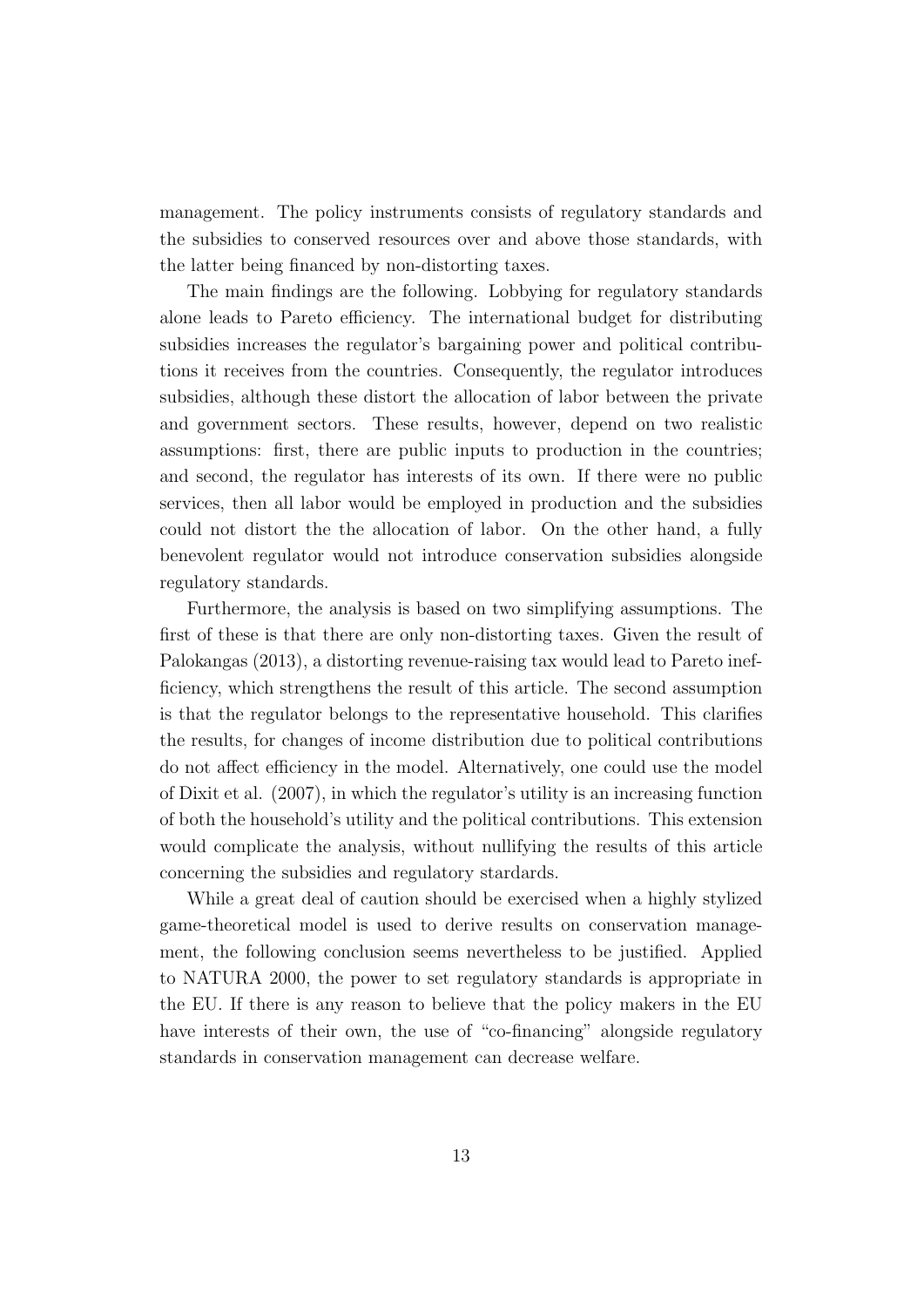## Appendix

A Results (8), (9), (10), (11), (12) and (14)

Country i maximizes maximizes

$$
\pi_i(z_i, b_i, m_i, s_i, t_i + R_i) \doteq f^i(\underbrace{L_i - z_i}_{l_i}, \underbrace{N_i - b_i}_{n_i}, z_i) + s_i V^i(z_i, b_i, m_i) - t_i - R_i
$$
\n(39)

by  $(z_i, b_i)$  subject to  $b_i \geq m_i$ . The Lagrangean for this maximization is

$$
\Lambda \doteq \pi_i + \lambda (b_i - m_i), \tag{40}
$$

where the multiplier  $\lambda$  satisfies the Kuhn-Tucker conditions

$$
\lambda \ge 0, \quad \lambda(b_i - m_i) = 0. \tag{41}
$$

Noting (39) and (40), one obtains the first-order conditions

$$
\frac{\partial \Lambda}{\partial z_i} = \frac{\partial \pi_i}{\partial z_i} = s_i V_z^i(z_i, b_i, m_i) - f_l^i(L_i - z_i, N_i - b_i, z_i) + f_z^i(L_i - z_i, N_i - b_i, z_i)
$$
  
= 0, (42)

$$
\frac{\partial \Lambda}{\partial b_i} = \frac{\partial \pi_i}{\partial b_i} + \lambda = s_i V_b^i(z_i, b_i, m_i) - f_n^i(L_i - z_i, N_i - b_i, z_i) + \lambda = 0.
$$
 (43)

Condition  $(42)$  is equivalent to  $(10)$ . Noting  $(39)$ ,  $(40)$ ,  $(41)$  and  $(43)$ , one can define the function (8),

$$
\Pi_i(m_i, s_i, t_i + R_t) \doteq \max_{z_i, b_i \ge 0} \pi_i = \max_{z_i, b_i} \Lambda,
$$

with the properties

$$
\frac{\partial \Pi_i}{\partial s_i} = \frac{\partial \Lambda}{\partial s_i} = \frac{\partial \pi_i}{\partial s_i} = V^i, \quad \frac{\partial \Pi_i}{\partial (t_i + R_i)} = \frac{\partial \Lambda}{\partial (t_i + R_i)} = \frac{\partial \pi_i}{\partial (t_i + R_i)} = -1,
$$
\n
$$
\frac{\partial \pi_i}{\partial b_i} = s_i V^i_b(z_i, b_i, m_i) - f^i_n (L_i - z_i, N_i - b_i, z_i) = -\lambda \begin{cases} = 0 & \text{for } b_i > m_i, \\ < 0 & \text{for } b_i = m_i, \end{cases}
$$
\n
$$
\frac{\partial \Pi_i}{\partial m_i} = \frac{\partial \Lambda}{\partial m_i} = \frac{\partial \pi_i}{\partial m_i} - \lambda = s_i V^i_m - \lambda
$$
\n
$$
= s_i \left[ V^i_m(z_i, b_i, m_i) + V^i_b(z_i, b_i, m_i) \right] - f^i_n (L_i - z_i, N_i - b_i, z_i),
$$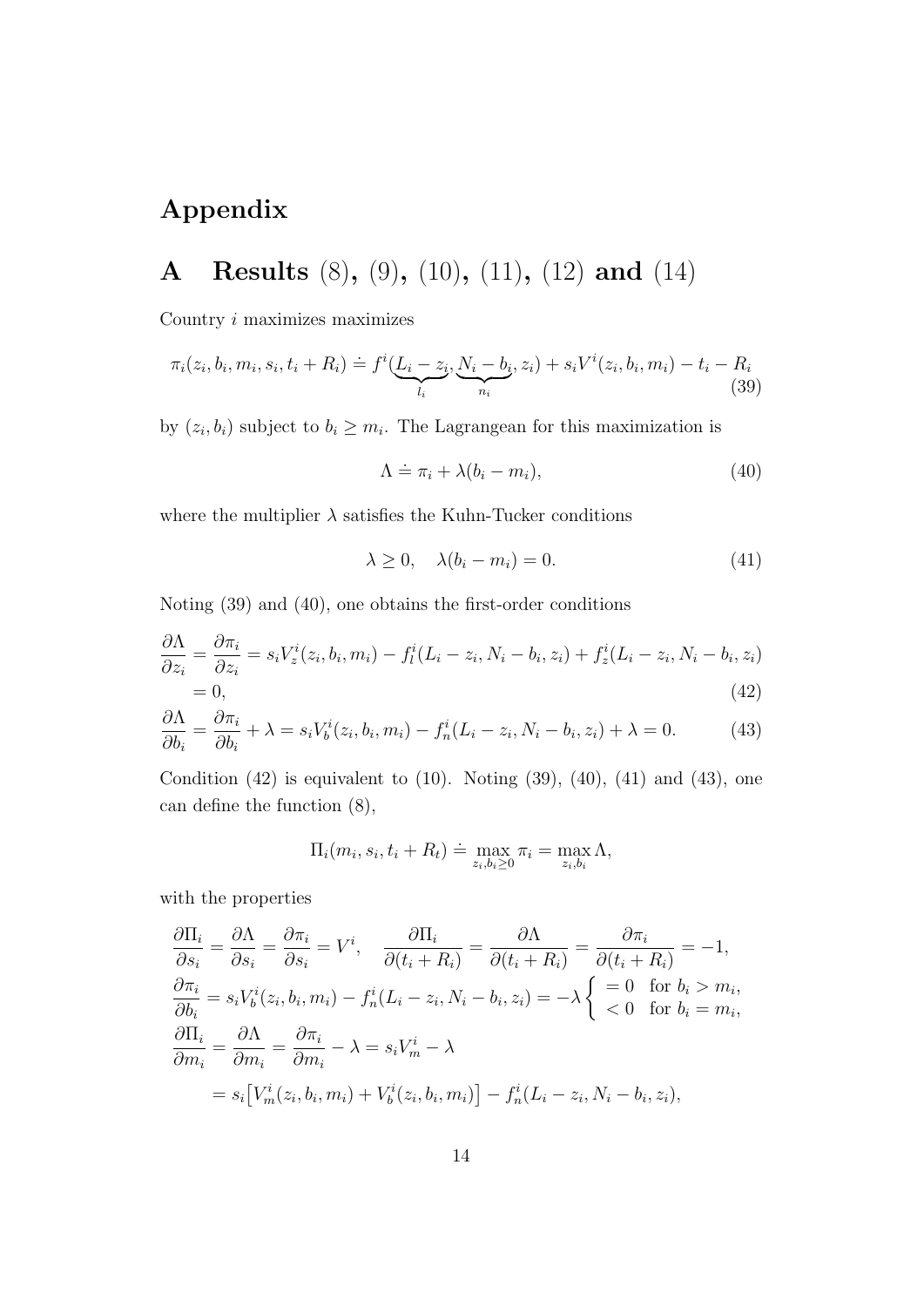which are equivalent to  $(9)$ ,  $(11)$  and  $(12)$ .

Finally, consider the case  $b_i > m_i$ . Then,  $\lambda = 0$  holds by (41) and the second-order conditions are

$$
\frac{\partial^2 \pi_i}{\partial z_i^2} < 0, \quad \mathcal{J} \doteq \left| \begin{array}{cc} \frac{\partial^2 \pi_i}{\partial b_i^2} & \frac{\partial^2 \pi_i}{\partial b_i \partial z_i} \\ \frac{\partial^2 \pi_i}{\partial b_i \partial z_i} & \frac{\partial^2 \pi_i}{\partial z_i^2} \end{array} \right| > 0. \tag{44}
$$

Furthermore, from  $(5)$ ,  $(42)$  and  $(43)$  it follows that

$$
\frac{\partial^2 \pi_i}{\partial b_i \partial z_i}\Big|_{s_i=0} = f_{ln}^i - f_{nz}^i, \quad \frac{\partial^2 \pi_i}{\partial z_i^2}\Big|_{s_i=0} = f_{ll}^i - 2f_{lz}^i + f_{zz}^i, \quad \frac{\partial^2 \pi_i}{\partial b_i^2}\Big|_{s_i=0} = f_{nn}^i,
$$
  

$$
\frac{\partial^2 \pi_i}{\partial b_i \partial s_i} = V_b^i = f_n^i - b_i f_{nn}^i, \quad \frac{\partial^2 \pi_i}{\partial z_i \partial s_i} = V_z^i = b_i (f_{nz}^i - f_{ln}^i) = -b_i \frac{\partial^2 \pi_i}{\partial b_i \partial z_i}\Big|_{s_i=0}.
$$
(45)

Given  $(2)$ ,  $(44)$  and  $(45)$ , one obtains

$$
\frac{\partial b_i}{\partial s_i}\Big|_{s_i=0} = -\frac{1}{\mathcal{J}} \begin{vmatrix} \frac{\partial^2 \pi_i}{\partial b_i \partial s_i} & \frac{\partial^2 \pi_i}{\partial b_i \partial z_i} \\ \frac{\partial^2 \pi_i}{\partial z_i \partial s_i} & \frac{\partial^2 \pi_i}{\partial z_i^2} \end{vmatrix} = -\frac{1}{\mathcal{J}} \begin{vmatrix} \frac{\partial^2 \pi_i}{\partial b_i \partial s_i} & \frac{\partial^2 \pi_i}{\partial b_i \partial z_i} \\ -b_i \frac{\partial^2 \pi_i}{\partial b_i \partial z_i} & \frac{\partial^2 \pi_i}{\partial z_i^2} \end{vmatrix}
$$
  
\n
$$
= -\frac{1}{\mathcal{J}} \begin{vmatrix} \frac{\partial^2 \pi_i}{\partial b_i \partial s_i} + b_i \frac{\partial^2 \pi_i}{\partial b_i^2} - b_i \frac{\partial^2 \pi_i}{\partial b_i^2} & \frac{\partial^2 \pi_i}{\partial b_i \partial z_i} \\ -b_i \frac{\partial^2 \pi_i}{\partial b_i \partial z_i} & \frac{\partial^2 \pi_i}{\partial z_i^2} \end{vmatrix}
$$
  
\n
$$
= -\frac{1}{\mathcal{J}} \begin{vmatrix} -b_i \frac{\partial^2 \pi_i}{\partial b_i^2} & \frac{\partial^2 \pi_i}{\partial b_i \partial z_i} \\ -b_i \frac{\partial^2 \pi_i}{\partial b_i^2} & \frac{\partial^2 \pi_i}{\partial z_i^2} \end{vmatrix} - \frac{1}{\mathcal{J}} \begin{vmatrix} \frac{\partial^2 \pi_i}{\partial b_i \partial s_i} + b_i \frac{\partial^2 \pi_i}{\partial b_i^2} & \frac{\partial^2 \pi_i}{\partial b_i \partial z_i} \\ 0 & \frac{\partial^2 \pi_i}{\partial z_i^2} \end{vmatrix}
$$
  
\n
$$
= \frac{b_i}{\mathcal{J}} \begin{vmatrix} \frac{\partial^2 \pi_i}{\partial b_i \partial z_i} & \frac{\partial^2 \pi_i}{\partial b_i \partial z_i} \\ \frac{\partial^2 \pi_i}{\partial b_i \partial z_i} & \frac{\partial^2 \pi_i}{\partial z_i^2} \end{vmatrix} - \frac{1}{\mathcal{J}} \begin{vmatrix} f_i & -b_i f_{i n} + b_i f_{i n} & \frac{\partial^2 \
$$

### B The lobbying game

Following Dixit et al. (1997), a subgame perfect Nash equilibrium for this game is a policy  $\zeta$  and a set of contribution schedules  $R_1(\zeta), ..., R_i(\zeta)$  such that the following conditions  $(i) - (iv)$  hold:

(i) Contributions  $R_i$  are non-negative but no more than the contributor's income,  $U^i \geq 0$ .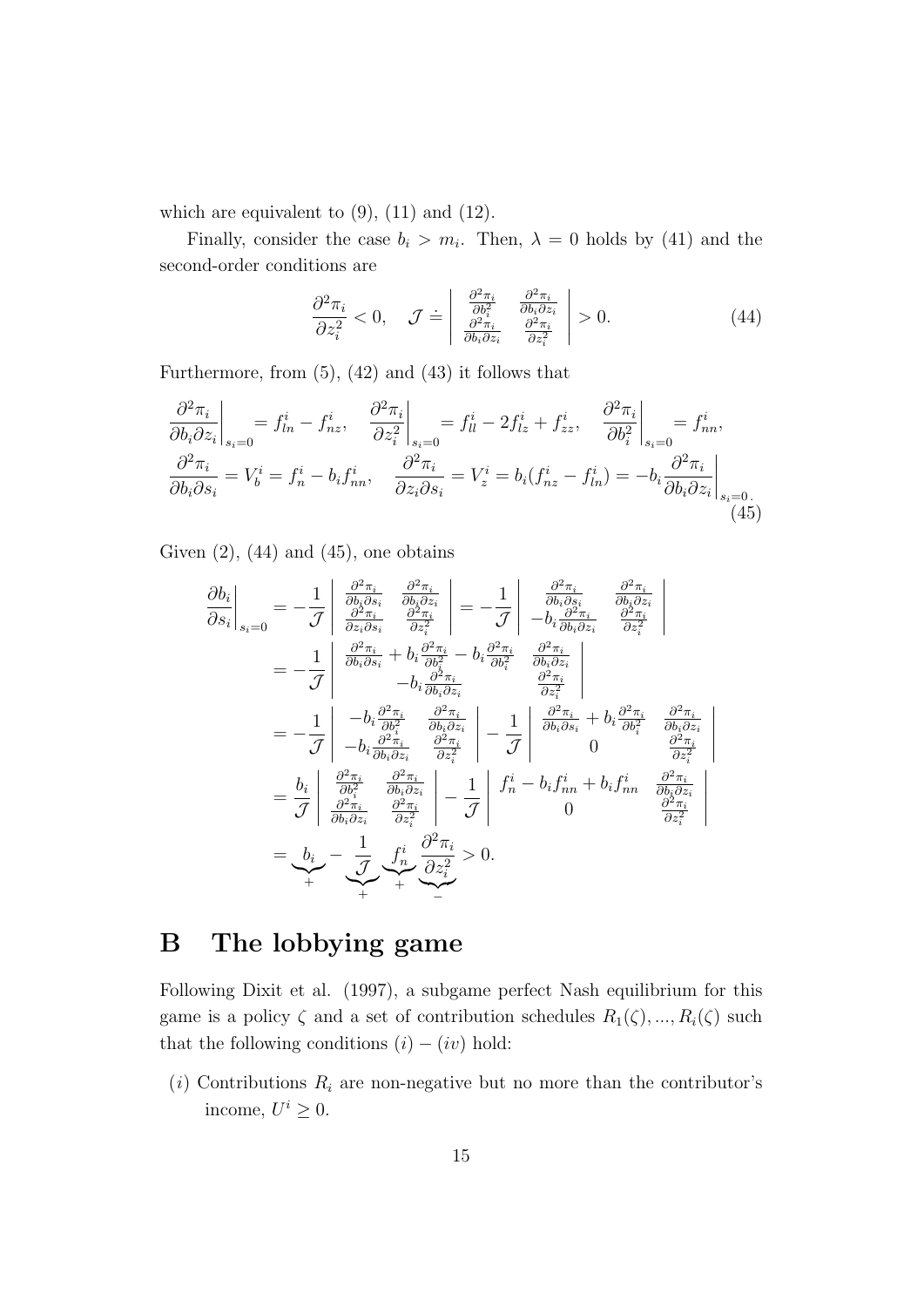- $(ii)$  The policy  $\zeta$  maximizes the regulator's welfare taking the contribution schedules  $R_i$  as given.
- (*iii*) Country *i* cannot have a viable strategy  $R_i(\zeta)$  that yields it a higher level of utility than in equilibrium, given the others' contributions.
- $(iv)$  Country i provides the regulator at least with the level of utility as in the case in which it offers nothing  $(R<sub>i</sub> = 0)$ , and the regulator responds optimally given the contribution functions of the other countries.

#### Acknowledgements

The author thanks IIASA (Laxenburg, Austria) for hospitality in Summer 2014 when the final version of this paper was for the most part written.

#### References

Barbier, E.B., Schulz, C.-E. 1997. Wildlife, biodiversity and trade. Environment and Development Economics 2, 145–172.

Barrett, Sc. 1994. The biodiversity supergame. Environmental and Resource economics 4, 111–122.

Dixit, A., Grossman, G.M., Helpman, E. 1997. Common agency and coordination: general theory and application to management policy making. Journal of Political Economy 105, 752–769.

Endres, A., Radke, V., 1999. Land use, biodiversity, and sustainability. Journal of Economics 70, 1–16.

Gatti, R., Goeschl, T., Groom, B., Swanson, T. 2011. The biodiversity bargaining problem. Environmental and Resource Economics 48, 609–628.

Johal, S., Ulph, A. 2002. Globalization, lobbying, and international environmental governance. Review of International Economics 10, 387–403.

MacArthur, R., Wilson, E.O. 1967. The theory of island biography. Princeton University Press, Princeton.

Ostermann, O.P., 1998. The need for management of nature conservation sites designated under Natura 2000. Journal of Applied Ecology 35, 968– 973.